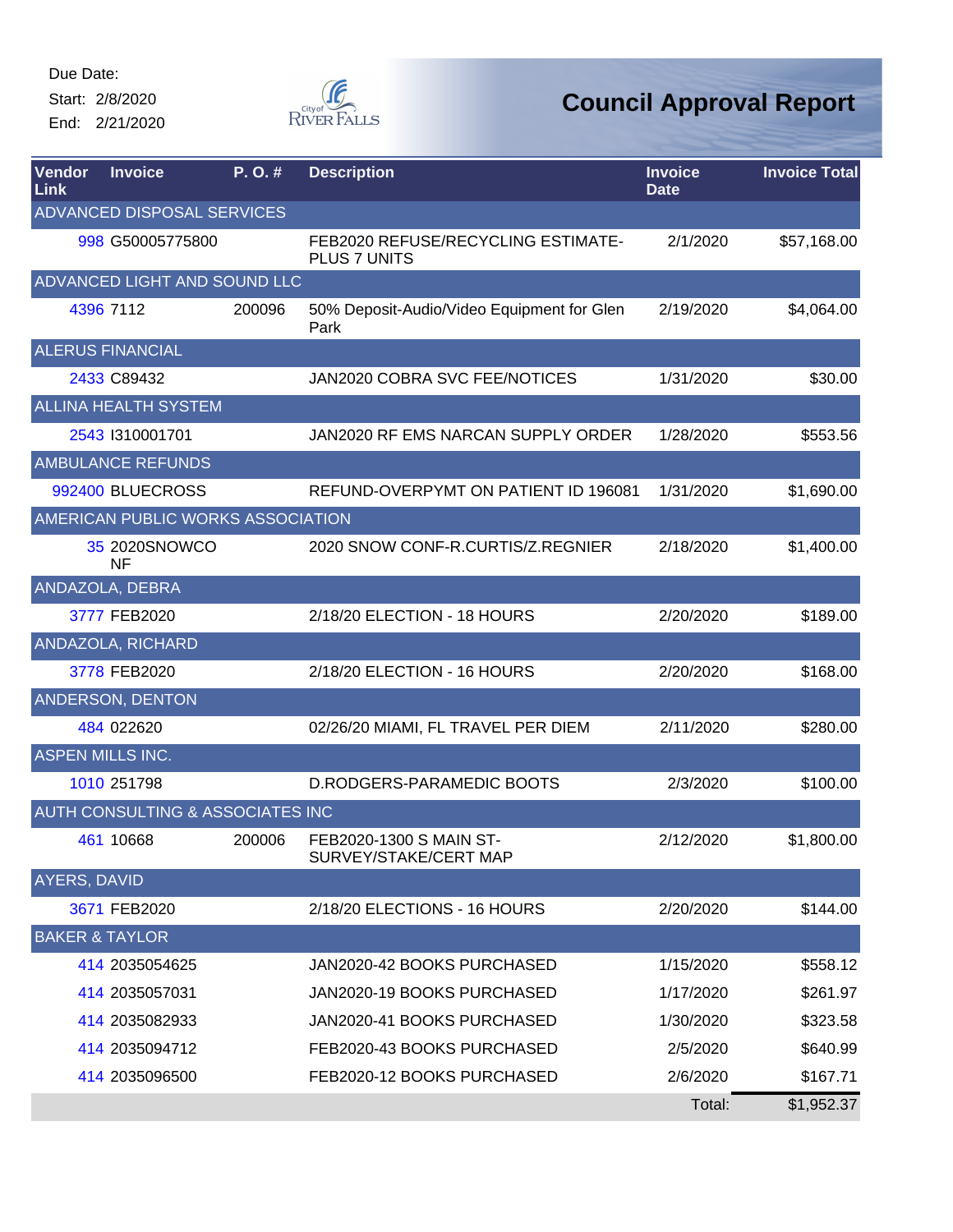Start: 2/8/2020 End: 2/21/2020



| Vendor<br>Link            | <b>Invoice</b>                        | P.O.#  | <b>Description</b>                                        | <b>Invoice</b><br><b>Date</b> | <b>Invoice Total</b> |
|---------------------------|---------------------------------------|--------|-----------------------------------------------------------|-------------------------------|----------------------|
|                           | <b>BAKER TILLY VIRCHOW KRAUSE LLP</b> |        |                                                           |                               |                      |
|                           | 46 BT1542187                          |        | TIF#5 AUDIT/PROGRESS BILLING-FINANCE<br><b>STMT AUDIT</b> | 1/31/2020                     | \$1,950.00           |
|                           | <b>BERNHARDT, SUSAN</b>               |        |                                                           |                               |                      |
|                           | 3901 FEB2020                          |        | 2/18/20 ELECTION - 8 HOURS                                | 2/20/2020                     | \$72.00              |
|                           | BORDER STATES INDUSTRIES, INC.        |        |                                                           |                               |                      |
|                           | 57 919442067                          | 200047 | FEB2020-ELECTRIC MATERIALS                                | 2/11/2020                     | \$606.55             |
| <b>C &amp; J BUILDERS</b> |                                       |        |                                                           |                               |                      |
|                           | 2630 1003400/100520<br>0              |        | REFUND-RFMU OVERPYMT ACCT#10034-00<br>& 10052-00          | 2/11/2020                     | \$628.75             |
|                           | <b>CENGAGE LEARNING</b>               |        |                                                           |                               |                      |
|                           | 123 69789637                          |        | FEB2020-4 BOOKS PURCHASED                                 | 2/5/2020                      | \$121.56             |
|                           | 123 69810111                          |        | FEB2020-FOUR BOOKS PURCHASED                              | 2/6/2020                      | \$99.71              |
|                           |                                       |        |                                                           | Total:                        | \$221.27             |
|                           | <b>CENTER POINT INC</b>               |        |                                                           |                               |                      |
|                           | 412 1758506                           |        | FEB2020-SIX BOOKS/MYSTERY &<br><b>SPOTLIGHT SERIES</b>    | 2/1/2020                      | \$135.42             |
| <b>CENTURYLINK</b>        |                                       |        |                                                           |                               |                      |
|                           | 1796 1485455855                       |        | JAN2020 OUTGOING LONG DISTANCE FAX<br><b>LINES</b>        | 1/31/2020                     | \$6.12               |
|                           | CHIPPEWA VALLEY TECHNICAL COLLEGE     |        |                                                           |                               |                      |
|                           | 69 2019 PILOT                         |        | 2019 DNR PILOT                                            | 2/14/2020                     | \$16.37              |
|                           | 69 FEB2020SETTL<br><b>EMENT</b>       |        | FEB2020 TAX SETTLEMENT                                    | 2/18/2020                     | \$301,437.81         |
|                           |                                       |        |                                                           | Total:                        | \$301,454.18         |
| CHURCH, SARA E            |                                       |        |                                                           |                               |                      |
|                           | 2391 FEB2020                          |        | 2/18/20 ELECTION - 9.5 HOURS                              | 2/20/2020                     | \$85.50              |
| <b>CLAY, AARON</b>        |                                       |        |                                                           |                               |                      |
|                           | 4090 974902/994500                    |        | REFUND-RFMU OVERPYMT ACCT#9749-02<br>& 9945-00            | 2/11/2020                     | \$236.20             |
|                           | <b>COHEN, BLAINE A</b>                |        |                                                           |                               |                      |
|                           | 3961 FEB2020                          |        | 2/18/20 ELECTIONS - 8 HOURS                               | 2/20/2020                     | \$72.00              |
|                           | <b>CONRAD, JOSEPH R</b>               |        |                                                           |                               |                      |
|                           | 4398 FEB2020                          |        | 2/18/20 ELECTION - 6 HOURS                                | 2/20/2020                     | \$54.00              |
| <b>CORNERHOUSE</b>        |                                       |        |                                                           |                               |                      |
|                           | 4358 1268                             | 200056 | On-Site Basic Forensic Interview Training                 | 2/7/2020                      | \$8,000.00           |
|                           | <b>CREDIT SERVICE INTERNATIONAL</b>   |        |                                                           |                               |                      |
|                           | 3843 57824                            |        | PPE 02/09/20                                              | 2/14/2020                     | \$200.00             |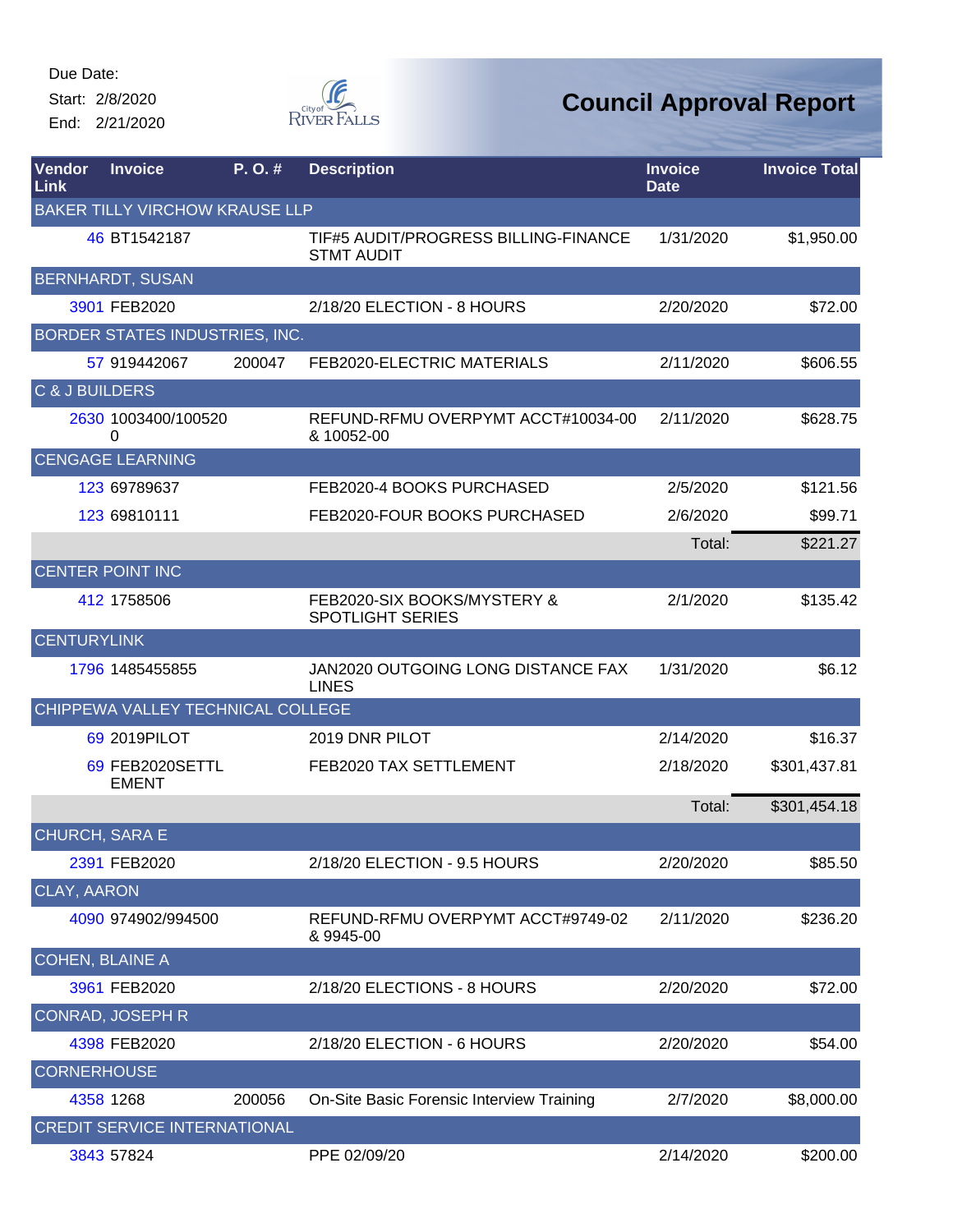Start: 2/8/2020 End: 2/21/2020



| Vendor<br><b>Link</b> | <b>Invoice</b>                         | P.O.#  | <b>Description</b>                                   | <b>Invoice</b><br><b>Date</b> | <b>Invoice Total</b> |
|-----------------------|----------------------------------------|--------|------------------------------------------------------|-------------------------------|----------------------|
|                       | <b>DAVIS, LORRAINE</b>                 |        |                                                      |                               |                      |
|                       | 3914 FEB2020                           |        | 2/18/20 ELECTION - 5.5 HOURS                         | 2/20/2020                     | \$49.50              |
| <b>DEJA, MARIE</b>    |                                        |        |                                                      |                               |                      |
|                       | 3780 FEB2020                           |        | 2/18/20 ELECTION-8 HOURS                             | 2/20/2020                     | \$72.00              |
| <b>DISTRICT 2 INC</b> |                                        |        |                                                      |                               |                      |
|                       | 1451 2736                              |        | 250# NON LOCKING SLIDE                               | 2/13/2020                     | \$291.22             |
|                       | <b>DRECKTRAH, KATHLEEN</b>             |        |                                                      |                               |                      |
|                       | 3912 FEB2020                           |        | 2/18/20 ELECTION - 8 HOURS                           | 2/20/2020                     | \$72.00              |
| <b>EFTPS</b>          |                                        |        |                                                      |                               |                      |
|                       | 7 57823                                |        | PPE 02/09/20                                         | 2/14/2020                     | \$74,342.62          |
|                       | <b>ENTERPRISE FM TRUST</b>             |        |                                                      |                               |                      |
|                       | 456 FBN3889141                         | 200026 | FEB20 MOTOR POOL/BLDG INSP                           | 2/1/2020                      | \$1,896.78           |
|                       | <b>EXPRESS PERSONNEL SERVICES</b>      |        |                                                      |                               |                      |
|                       | 109 23502727                           |        | WKEND 1/19/20 JHAYES 30HRS COMM<br><b>INTERN</b>     | 1/31/2020                     | \$525.60             |
|                       | 109 23530518                           |        | 1/26/20 JHAYES 31HRS-COMM INTERN                     | 1/31/2020                     | \$543.12             |
|                       | 109 23561000                           |        | WKEND 2/2-JHAYES-35HRS-COMM INTERN                   | 1/31/2020                     | \$613.20             |
|                       | 109 23560999                           | 200086 | WKEND 2/2-COMMUNITY LIASON-20HRS -<br><b>MLUCERO</b> | 2/4/2020                      | \$1,350.00           |
|                       | 109 23591286                           | 200036 | WKEND 2/9-PARK MAINT-6.5HRS<br><b>T.SPAFFORD</b>     | 2/11/2020                     | \$129.22             |
|                       | 109 23591284                           |        | WKEND 2/9-J.HAYES 37HRS-COMM INTERN                  | 2/11/2020                     | \$648.24             |
|                       |                                        |        |                                                      | Total:                        | \$3,809.38           |
|                       | <b>FALKOWSKI, DERRICK</b>              |        |                                                      |                               |                      |
|                       | 3911 FEB2020                           |        | 2/18/20 ELECTION - 25.5 HOURS                        | 2/20/2020                     | \$267.75             |
|                       | <b>FBG SERVICE CORPORATION</b>         |        |                                                      |                               |                      |
|                       | 364 866841                             | 200024 | Jan2020 Janitorial Services Contract                 | 1/31/2020                     | \$4,866.00           |
|                       | FIRST NATIONAL BANK - RF SECTION 125   |        |                                                      |                               |                      |
|                       | 6 57822                                |        | PPE 02/09/20                                         | 2/14/2020                     | \$4,699.38           |
|                       | FIRST NATIONAL BANK OF RIVER FALLS INC |        |                                                      |                               |                      |
|                       | 115 11512                              |        | REFUND-RFMU OVERPYMT ACCT#1159-12                    | 2/11/2020                     | \$214.55             |
| <b>GRAF, LINNET M</b> |                                        |        |                                                      |                               |                      |
|                       | 3965 FEB2020                           |        | 2/18/20 ELECTION - 7.5 HOURS                         | 2/20/2020                     | \$67.50              |
|                       | <b>GRESBACK, BRIAN</b>                 |        |                                                      |                               |                      |
|                       | 4359 FEB2020                           |        | 2/18/20 ELECTION - 15 HOURS                          | 2/20/2020                     | \$135.00             |
|                       | <b>GUARDIAN SUPPLY LLC</b>             |        |                                                      |                               |                      |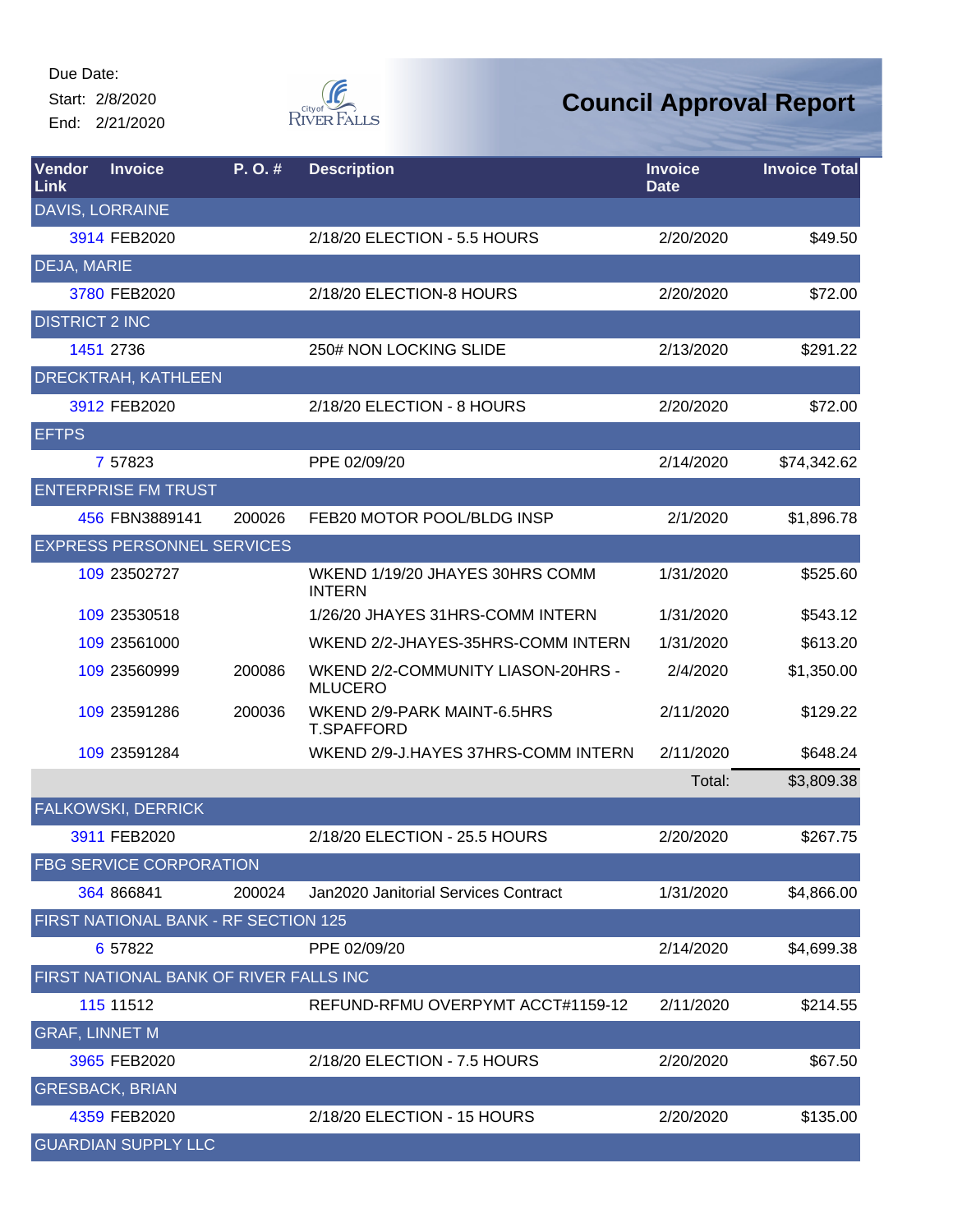Start: 2/8/2020 End: 2/21/2020



| <b>Vendor</b><br>Link | <b>Invoice</b>                         | P.O.#  | <b>Description</b>                                 | <b>Invoice</b><br><b>Date</b> | <b>Invoice Total</b> |
|-----------------------|----------------------------------------|--------|----------------------------------------------------|-------------------------------|----------------------|
|                       | 4255 5335                              |        | C.GOTTFREDSEN-PATROL UNIFORM<br><b>ORDER</b>       | 1/31/2020                     | \$95.00              |
|                       | 4255 5333                              |        | <b>T.OVERLAND-PATROL UNIFORM ORDER</b>             | 1/31/2020                     | \$86.99              |
|                       | 4255 5707                              |        | D.ANDERSON-PATROL UNIFORM ORDER                    | 1/31/2020                     | \$119.99             |
|                       |                                        |        |                                                    | Total:                        | \$301.98             |
|                       | HANTEN BROADCASTING COMPANY INC        |        |                                                    |                               |                      |
|                       | 306 JAN2020                            |        | JAN2020 SPORTSCASTERS CLUB                         | 1/31/2020                     | \$60.00              |
| <b>HAWKINS INC</b>    |                                        |        |                                                    |                               |                      |
|                       | 133 4652693                            | 200058 | JAN2020 WATER DEPT - CHEMICALS                     | 1/31/2020                     | \$3,484.52           |
|                       | HODGSON, SUSAN                         |        |                                                    |                               |                      |
|                       | 3832 FEB2020                           |        | 2/18/20 ELECTION - 16.25 HOURS                     | 2/20/2020                     | \$170.63             |
|                       | <b>HUB 70 DESIGN &amp; PRINT</b>       |        |                                                    |                               |                      |
|                       | 2139 INV-20773                         |        | WINTER/SPRING PROGRAM BROCHURES                    | 1/31/2020                     | \$144.84             |
|                       | HUEBSCH LAUNDRY COMPANY                |        |                                                    |                               |                      |
|                       | 146 4431665                            | 200067 | 1/1 WASTEWATER RUG SERVICE                         | 1/1/2020                      | \$73.77              |
|                       | 146 4449197                            | 200067 | 1/29 WASTEWATER RUG SERVICE                        | 1/29/2020                     | \$49.01              |
|                       | 146 4453323                            | 200042 | 2/5 ELECTRIC UNIFORMS                              | 2/5/2020                      | \$290.34             |
|                       | 146 4453324                            | 200038 | 2/5 WATER UNIFORMS                                 | 2/5/2020                      | \$40.54              |
|                       | 146 4453325                            | 200043 | 2/5 PW UNIFORMS                                    | 2/5/2020                      | \$268.01             |
|                       | 146 4453326                            | 200039 | 2/5 WASTEWATER UNIFORMS                            | 2/5/2020                      | \$46.31              |
|                       | 146 4457544                            | 200042 | 2/12/20 Electric Uniforms                          | 2/12/2020                     | \$290.34             |
|                       | 146 4457545                            | 200038 | 2/12/20 WATER DEPT UNIFORMS                        | 2/12/2020                     | \$40.54              |
|                       | 146 4457546                            | 200043 | 2/12/20 HUEBSCH PW UNIFORMS                        | 2/12/2020                     | \$119.26             |
|                       | 146 4457547                            | 200039 | 2/12/20 WASTEWATER UNIFORMS                        | 2/12/2020                     | \$46.31              |
|                       | 146 4458241                            | 200067 | 2/12/20 CITY HALL RUG SERVICE                      | 2/12/2020                     | \$56.92              |
|                       | 146 4458234                            | 200067 | 2/12/20 PW BLDG RUG SERVICE                        | 2/12/2020                     | \$47.91              |
|                       |                                        |        |                                                    | Total:                        | \$1,369.26           |
|                       | INDUSTRIAL HEALTH SERVICES NETWORK INC |        |                                                    |                               |                      |
|                       | 948 120726                             |        | JAN2020 DOT SCREENINGS/MRO &<br><b>COLLECTIONS</b> | 1/31/2020                     | \$296.60             |
|                       | <b>INSPIRING ACTIONS LLC</b>           |        |                                                    |                               |                      |
| 3860 3                |                                        |        | ON-SITE YOGA CLASSES-LIBRARY<br><b>PROGRAMMING</b> | 2/4/2020                      | \$400.00             |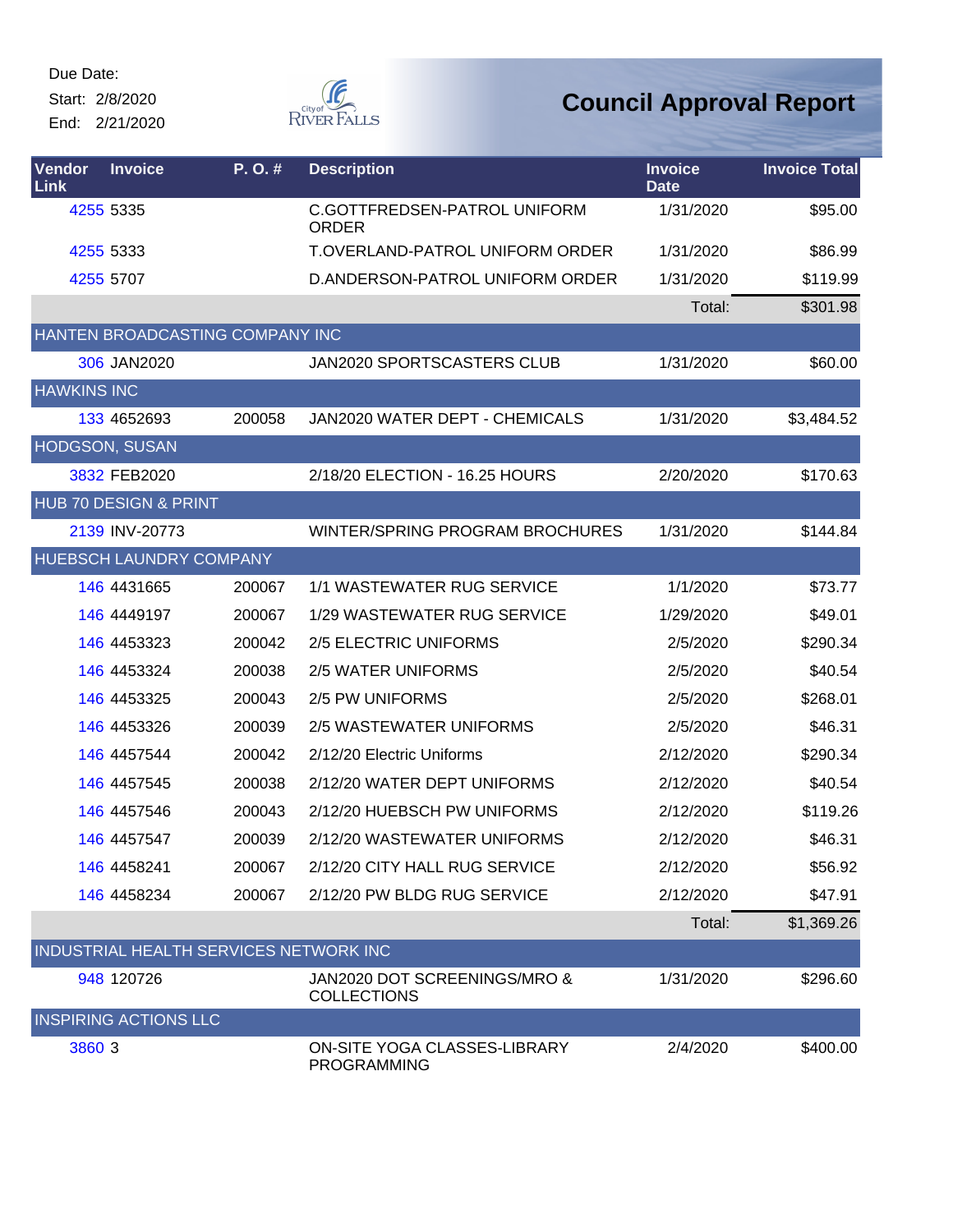Start: 2/8/2020 End: 2/21/2020



| Vendor<br>Link        | <b>Invoice</b>                    | P.O.#  | <b>Description</b>                                 | <b>Invoice</b><br><b>Date</b> | <b>Invoice Total</b> |
|-----------------------|-----------------------------------|--------|----------------------------------------------------|-------------------------------|----------------------|
|                       |                                   |        | INTERNATIONAL CITY MGMT ASSOC RETIREMENT CORP      |                               |                      |
|                       | 1 57818                           |        | PPE 02/09/20                                       | 2/14/2020                     | \$18,361.16          |
|                       | 1 57819                           |        | PPE 02/09/20                                       | 2/14/2020                     | \$763.44             |
|                       |                                   |        |                                                    | Total:                        | \$19,124.60          |
|                       | JOHNSON, NADINE                   |        |                                                    |                               |                      |
|                       | 3856 FEB2020                      |        | 2/18/20 ELECTION - 16 HOURS                        | 2/20/2020                     | \$144.00             |
| JOHNSON, VIRGIL       |                                   |        |                                                    |                               |                      |
|                       | 167 2020SAFETYFO<br><b>OTWEAR</b> |        | 2020 SAFETY FOOTWEAR<br><b>REIMBURSEMENT</b>       | 2/7/2020                      | \$102.49             |
| <b>JOSEPH SAHNOW</b>  |                                   |        |                                                    |                               |                      |
|                       | 4349 FEB2020                      |        | 2/18/20 ELECTION - 10.25 HOURS                     | 2/20/2020                     | \$92.25              |
| <b>KIRK, LINDA</b>    |                                   |        |                                                    |                               |                      |
|                       | 3842 FEB2020                      |        | 2/18/20 ELECTION - 15 HOURS                        | 2/20/2020                     | \$135.00             |
| <b>KWIK TRIP</b>      |                                   |        |                                                    |                               |                      |
|                       | 172 JAN20 MOTOR<br><b>FUEL</b>    |        | JAN2020 MOTOR FUEL STMT                            | 1/31/2020                     | \$12,428.89          |
| LA RUE, PATRICIA      |                                   |        |                                                    |                               |                      |
|                       | 1839 FEB2020                      |        | 2/18/20 ELECTION - 8 HOURS                         | 2/20/2020                     | \$72.00              |
|                       | <b>LAKES COFFEE LLC</b>           |        |                                                    |                               |                      |
|                       | 4064 11774                        |        | 2/5/20 LIBRARY COFFEE SUPPLY ORDER                 | 2/5/2020                      | \$34.50              |
|                       | 4064 11848                        |        | FEB2020-CITY HALL COFFEE ORDER                     | 2/17/2020                     | \$109.50             |
|                       |                                   |        |                                                    | Total:                        | \$144.00             |
| <b>LANGFORD, JOHN</b> |                                   |        |                                                    |                               |                      |
|                       | 3771 FEB2020                      |        | 2/18/20 ELECTION - 15.5 HOURS                      | 2/20/2020                     | \$139.50             |
|                       | LARSON, VIRGINIA                  |        |                                                    |                               |                      |
|                       | 3830 FEB2020                      |        | 2/18/20 ELECTION - 15 HOURS                        | 2/20/2020                     | \$135.00             |
|                       | LEAGUE OF WI MUNICIPALITIES       |        |                                                    |                               |                      |
|                       | 180 2020MEMBER                    |        | 2020 MEMBERSHIP-CRYSTAL RALEIGH                    | 2/19/2020                     | \$400.00             |
| LEICHTLE, KURT        |                                   |        |                                                    |                               |                      |
|                       | 507 FEB2020                       |        | 2/18/20 ELECTION - 12.25 HOURS                     | 2/20/2020                     | \$110.25             |
|                       | LEXISNEXIS RISK DATA MGMT INC     |        |                                                    |                               |                      |
|                       | 3765 1703497-<br>20200131         |        | JAN2020 ADVANCED PEOPLE SEARCH FEE                 | 1/31/2020                     | \$51.50              |
|                       | LINEHAN OUTDOOR SERVICES LLC      |        |                                                    |                               |                      |
|                       | 1570 3864                         | 200020 | JAN2020-Winter Plowing-Sterling Ponds              | 1/31/2020                     | \$500.00             |
|                       | 1570 3863                         | 200030 | JAN2020-Winter Plowing-Whitetail Corporate<br>Park | 1/31/2020                     | \$875.00             |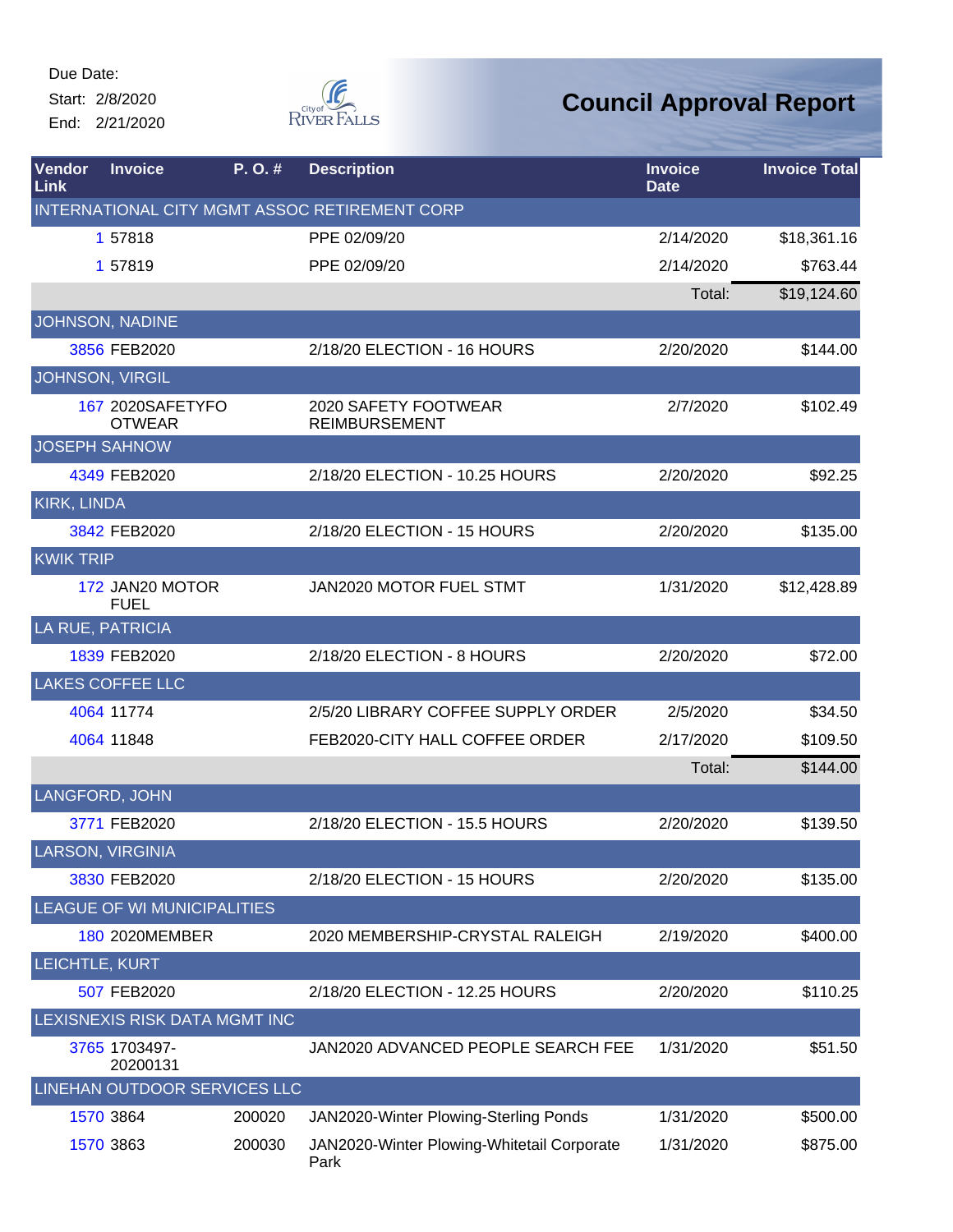Start: 2/8/2020

End: 2/21/2020



| Vendor<br><b>Link</b>  | <b>Invoice</b>                         | P.O.#  | <b>Description</b>                                     | <b>Invoice</b><br><b>Date</b> | <b>Invoice Total</b> |
|------------------------|----------------------------------------|--------|--------------------------------------------------------|-------------------------------|----------------------|
|                        | 1570 3862                              | 200029 | Jan2020 Snow Shoveling - City Walkways                 | 1/31/2020                     | \$3,845.00           |
|                        | 1570 3880                              | 200073 | Jan2020 Snow Shoveling-City Tagged<br><b>Sidewalks</b> | 1/31/2020                     | \$1,200.00           |
|                        |                                        |        |                                                        | Total:                        | \$6,420.00           |
|                        | <b>LOFFLER COMPANIES INC</b>           |        |                                                        |                               |                      |
|                        | 182 26309536                           |        | JAN2020 AMB KONICA MINOLTA COPIER                      | 1/17/2020                     | \$123.00             |
|                        | 182 26361513                           |        | FEB2020-COURT/CSR KONICA MINOLTA<br><b>BASE PYMT</b>   | 2/1/2020                      | \$160.00             |
|                        | 182 26361513-1                         |        | FEB2020-FIRE/ADMIN/MAILROOM COPIER<br>PYMTS/USAGE      | 2/1/2020                      | \$677.63             |
|                        | 182 26361514                           |        | FEB2020 WASTEWATER KONICA MINOLTA<br><b>BASE PYMT</b>  | 2/1/2020                      | \$107.45             |
|                        | 182 405792706                          |        | FEB2020-PW KONICA MINOLTA-<br><b>BASE/OVERAGES</b>     | 2/1/2020                      | \$214.71             |
|                        | 182 3351761                            |        | FEB2020 AMBULANCE KONICA MINOLTA<br><b>OVERAGE</b>     | 2/10/2020                     | \$5.73               |
|                        |                                        |        |                                                        | Total:                        | \$1,288.52           |
|                        | <b>LOFGREN DUCKLOW, VIRGINIA L</b>     |        |                                                        |                               |                      |
|                        | 3958 FEB2020                           |        | 2/18/20 ELECTION - 4.75 HOURS                          | 2/20/2020                     | \$42.75              |
| <b>MAILFINANCE INC</b> |                                        |        |                                                        |                               |                      |
|                        | 376 N8139944                           |        | DEC2019-FEB2020 POSTAGE MACHINE<br><b>LEASE</b>        | 1/31/2020                     | \$784.62             |
| MILLER, AUDREY         |                                        |        |                                                        |                               |                      |
|                        | 3956 FEB2020                           |        | 2/18/20 ELECTION - 8 HOURS                             | 2/20/2020                     | \$72.00              |
|                        | MINNESOTA CHILD SUPPORT PAYMENT CENTER |        |                                                        |                               |                      |
|                        | 4022 57825                             |        | PPE 02/09/20 CASE ID#001530440101                      | 2/14/2020                     | \$303.64             |
|                        | <b>MY RECEPTIONIST LLC</b>             |        |                                                        |                               |                      |
|                        | 4185 S02203-020520                     |        | FEB2020-RFMU AFTER HOURS PHONE SVC                     | 2/1/2020                      | \$100.00             |
|                        | NORDGREN, JAMES                        |        |                                                        |                               |                      |
|                        | 2044 FEB2020                           |        | 2/18/20 ELECTION - 8 HOURS                             | 2/20/2020                     | \$72.00              |
|                        | NORTHLAND BUSINESS SYSTEMS             |        |                                                        |                               |                      |
|                        | 347 IN96955                            | 200085 | PD Interview Recording System                          | 2/4/2020                      | \$3,520.00           |
| O'GRADY, JODY          |                                        |        |                                                        |                               |                      |
|                        | 3844 FEB2020                           |        | 2/18/20 ELECTION - 14.5 HOURS                          | 2/20/2020                     | \$130.50             |
| <b>OLSON, MARK</b>     |                                        |        |                                                        |                               |                      |
|                        | 3827 FEB2020                           |        | 2/18/20 ELECTION - 8.25 HOURS                          | 2/20/2020                     | \$74.25              |
|                        | ONE TIME PAY VENDOR                    |        |                                                        |                               |                      |
|                        | 9999 MICHELLECRO<br><b>OKS</b>         |        | REFUND-DUPLICATE PYMT-PARKING<br>CITATION 04713461     | 1/31/2020                     | \$75.00              |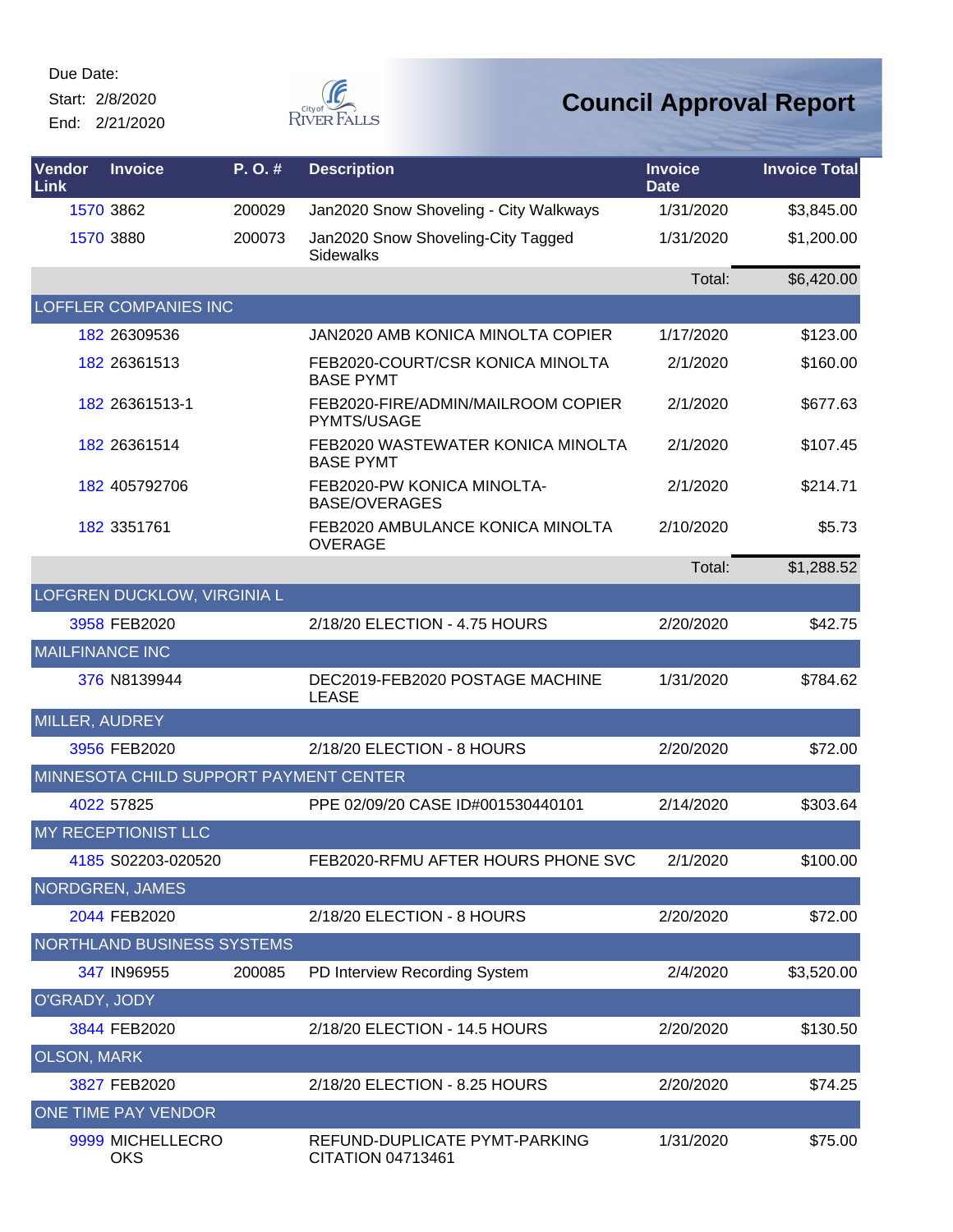Start: 2/8/2020 End: 2/21/2020



| Vendor<br>Link | <b>Invoice</b>                         | P.O.# | <b>Description</b>                                      | <b>Invoice</b><br><b>Date</b> | <b>Invoice Total</b> |
|----------------|----------------------------------------|-------|---------------------------------------------------------|-------------------------------|----------------------|
|                | 9999 ALEAHNELSON                       |       | RFSD 2019 SCHOLARSHIP AWARD<br><b>RECIPIENT</b>         | 2/19/2020                     | \$1,000.00           |
|                |                                        |       |                                                         | Total:                        | \$1,075.00           |
|                | <b>OVERVIG, SHIRLEY</b>                |       |                                                         |                               |                      |
|                | 3848 FEB2020                           |       | 2/18/20 ELECTION - 8 HOURS                              | 2/20/2020                     | \$72.00              |
|                | <b>PELION BENEFITS</b>                 |       |                                                         |                               |                      |
|                | 5 57821                                |       | PPE 02/09/20                                            | 2/14/2020                     | \$850.70             |
|                | PERSICO, JULIA M                       |       |                                                         |                               |                      |
|                | 3959 FEB2020                           |       | 2/18/20 ELECTION - 8 HOURS                              | 2/20/2020                     | \$72.00              |
|                | <b>PESHECK, SUSAN</b>                  |       |                                                         |                               |                      |
|                | 3770 FEB2020                           |       | 2/18/20 ELECTION - 14.25 HOURS                          | 2/20/2020                     | \$128.25             |
|                | PIERCE COUNTY TREASURER                |       |                                                         |                               |                      |
|                | 210 FEB2020SETTL<br><b>EMENT</b>       |       | FEB2020 TAX SETTLEMENT                                  | 2/18/2020                     | \$1,226,445.74       |
|                | PLUNKETT, BENJAMIN J                   |       |                                                         |                               |                      |
|                | 3968 FEB2020                           |       | 2/18/20 ELECTION - 8 HOURS                              | 2/20/2020                     | \$72.00              |
|                | PUBLIC SERVICE COMMISSION OF WISCONSIN |       |                                                         |                               |                      |
|                | 216 2001-I-05110                       |       | JAN2020 APPLICATION-AUTH TO ADJUST<br><b>ELEC RATES</b> | 1/31/2020                     | \$249.05             |
|                | <b>RFMU PAYMENTS OR REFUNDS</b>        |       |                                                         |                               |                      |
|                | 990610 COLLEENBURK<br>E                |       | REFUND-RFMU OVERPYMT ACCT#2536-05                       | 2/11/2020                     | \$226.88             |
|                | 990610 EVANGOODIER                     |       | REFUND-RFMU OVERPYMT ACCT#6329-23                       | 2/11/2020                     | \$48.88              |
|                | 990610 REBECCASCO<br>TТ                |       | REFUND-RFMU OVERPYMT ACCT#7699-20                       | 2/11/2020                     | \$33.11              |
|                | 990610 ASSUREDBUIL<br><b>DER</b>       |       | REFUND-RFMU OVERPYMT ACCT#7887-00                       | 2/11/2020                     | \$65.89              |
|                | 990610 FALCONHOME<br>S                 |       | REFUND-RFMU OVERPYMT ACCT#8782-04                       | 2/11/2020                     | \$32.85              |
|                | 990610 JAMESANGELO                     |       | REFUND-RFMU OVERPYMT ACCT#9059-01                       | 2/11/2020                     | \$113.44             |
|                | 990610 995900/995500                   |       | REFUND-RFMU OVERPYMT ACCT#9959-00<br>& 9955-00          | 2/11/2020                     | \$165.36             |
|                |                                        |       |                                                         | Total:                        | \$686.41             |
|                | RIVER FALLS CHAMBER OF COMMERCE INC    |       |                                                         |                               |                      |
|                | 225 067A                               |       | JAN2020 AWARDS RECOGNITION BANQUET                      | 1/8/2020                      | \$200.00             |
|                | 225 288A                               |       | FIVE CHAMBER CHECKS-APPLICANCE<br><b>REBATES</b>        | 2/11/2020                     | \$375.00             |
|                | 225 282A                               |       | AMY WHITE - BUSINESS BREAKFAST                          | 2/11/2020                     | \$15.00              |
|                | 225 294A                               |       | <b>BUSINESS BREAKFAST-MULTIPLE</b><br><b>ATTENDEES</b>  | 2/17/2020                     | \$90.00              |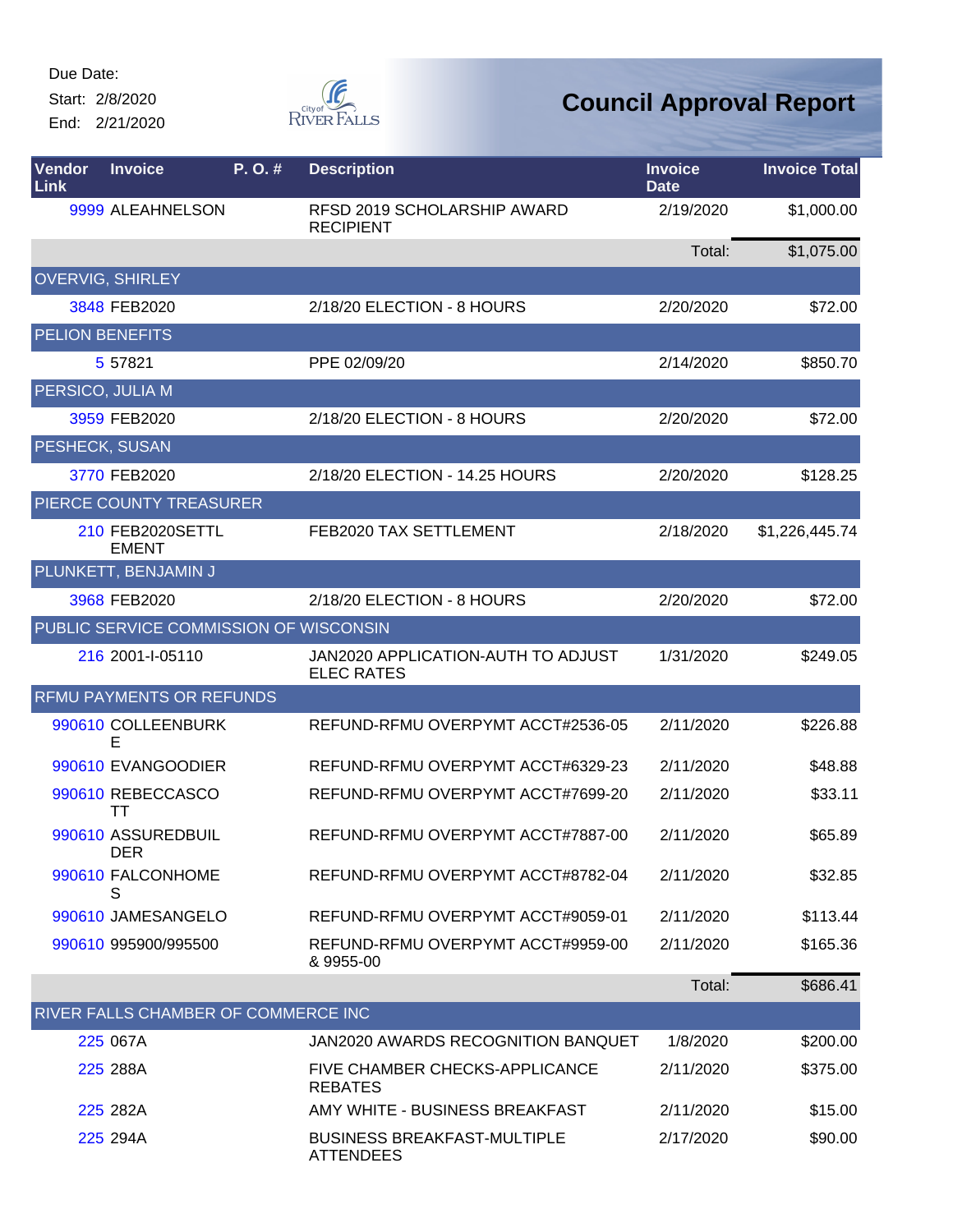Start: 2/8/2020

End: 2/21/2020



| <b>Vendor</b><br>Link | <b>Invoice</b>                        | P. O. # | <b>Description</b>                                       | <b>Invoice</b><br><b>Date</b> | <b>Invoice Total</b> |
|-----------------------|---------------------------------------|---------|----------------------------------------------------------|-------------------------------|----------------------|
|                       | 225 327A                              |         | TMISSELT-BUSINESS BREAKFAST                              | 2/17/2020                     | \$15.00              |
|                       | 225 325A                              |         | CGAGNE-BUSINESS BREAKFAST                                | 2/17/2020                     | \$15.00              |
|                       | 225 4TH QRT2019<br><b>ROOM TAX</b>    |         | 4TH QRT 2019 ROOM TAX                                    | 2/18/2020                     | \$21,845.36          |
|                       |                                       |         |                                                          | Total:                        | \$22,555.36          |
|                       | RIVER FALLS MAIN ST 2000 PROJECT INC  |         |                                                          |                               |                      |
|                       | 767 FEB2020SETTL<br><b>EMENT</b>      |         | FEB2020 TAX SETTLEMENT-DUE TO BID                        | 2/18/2020                     | \$42,000.00          |
|                       | RIVER FALLS SPORTSMAN'S CLUB          |         |                                                          |                               |                      |
|                       | 472 2020                              | 200089  | 2020 Membership Fees - Range Lease                       | 2/17/2020                     | \$1,100.00           |
|                       | ROBYN MATHEWS-LINGEN                  |         |                                                          |                               |                      |
|                       | 2586 6308                             | 200094  | WINTER2020 CITYSOURCE NEWSLETTER                         | 2/17/2020                     | \$1,066.00           |
| <b>RUNNING INC</b>    |                                       |         |                                                          |                               |                      |
|                       | 1573 22463                            | 200088  | Jan2020 Taxi Management Services                         | 1/31/2020                     | \$16,108.12          |
|                       | RURAL ELECTRIC SUPPLY COOPERATIVE     |         |                                                          |                               |                      |
|                       | 221 776211-00                         | 200071  | FOUR SECTIONALIZING CABINETS-<br><b>INVENTORY</b>        | 2/11/2020                     | \$3,694.64           |
|                       | <b>SALMONSSON, SALLY</b>              |         |                                                          |                               |                      |
|                       | 3854 FEB2020                          |         | 2/18/20 ELECTION - 8 HOURS                               | 2/20/2020                     | \$72.00              |
| <b>SAVATREE LLC</b>   |                                       |         |                                                          |                               |                      |
|                       | 772 7231063                           | 190103  | Feb2020-Tree Removals and Pruning                        | 2/4/2020                      | \$2,860.00           |
|                       | 772 7231063-1                         | 200075  | FEB2020 TREE TRIMMING AND PRUNING                        | 2/4/2020                      | \$2,495.00           |
|                       |                                       |         |                                                          | Total:                        | \$5,355.00           |
|                       | <b>SCHMITT, CHERYL</b>                |         |                                                          |                               |                      |
|                       | 3908 FEB2020                          |         | 2/18/20 ELECTION - 17 HOURS                              | 2/20/2020                     | \$178.50             |
| <b>SCHMITT, MARK</b>  |                                       |         |                                                          |                               |                      |
|                       | 3909 FEB2020                          |         | 2/18/20 ELECTION - 9 HOURS                               | 2/20/2020                     | \$81.00              |
|                       | <b>SCHOOL DISTRICT OF RIVER FALLS</b> |         |                                                          |                               |                      |
|                       | 229 FINAL                             |         | FINAL MATCH-FOCUS ON ENERGY<br><b>PROGRAM</b>            | 1/31/2020                     | \$4,788.32           |
| 229 36                |                                       |         | ADVERTISING-FALL/WINTER 2019-COMM<br><b>ED CATALOG</b>   | 1/31/2020                     | \$255.00             |
| 229 37                |                                       |         | ADVERTISING-WINTER/SPRING 2020 COMM<br><b>ED CATALOG</b> | 2/5/2020                      | \$255.00             |
|                       | 229 2019 PILOT                        |         | 2019 DNR PILOT                                           | 2/14/2020                     | \$180.49             |
|                       | 229 FEB2020SETTL<br><b>EMENT</b>      |         | FEB2020 TAX SETTLEMENT                                   | 2/18/2020                     | \$3,323,666.31       |
|                       |                                       |         |                                                          | Total:                        | \$3,329,145.12       |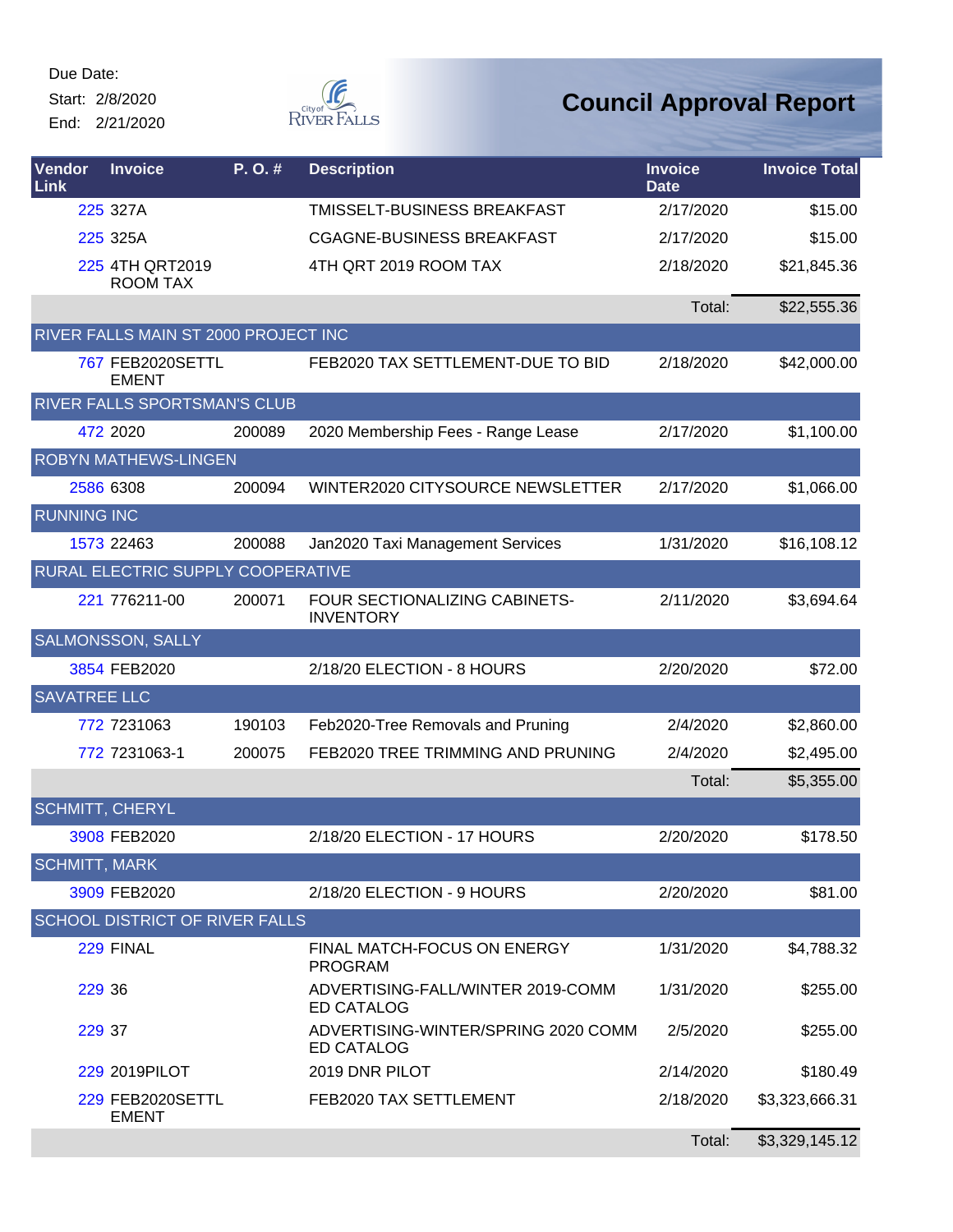Start: 2/8/2020

End: 2/21/2020



| <b>Vendor</b><br>Link | <b>Invoice</b>                       | $P. O.$ # | <b>Description</b>                                    | <b>Invoice</b><br><b>Date</b> | <b>Invoice Total</b> |
|-----------------------|--------------------------------------|-----------|-------------------------------------------------------|-------------------------------|----------------------|
|                       | SHEPHERD, BEVERLY                    |           |                                                       |                               |                      |
|                       | 3847 FEB2020                         |           | 2/18/20 ELECTION - 8 HOURS                            | 2/20/2020                     | \$72.00              |
| <b>SHERRILL, DALE</b> |                                      |           |                                                       |                               |                      |
|                       | 3960 FEB2020                         |           | 2/18/20 ELECTION - 15 HOURS                           | 2/20/2020                     | \$135.00             |
|                       | <b>SHORT ELLIOTT HENDRICKSON INC</b> |           |                                                       |                               |                      |
|                       | 244 381123                           | 190375    | Thru 1/31/20-Preliminary Engineering - Mann<br>Valley | 1/31/2020                     | \$6,527.73           |
| SMITH, LUCILLE        |                                      |           |                                                       |                               |                      |
|                       | 3962 FEB2020                         |           | 2/18/20 ELECTION - 16 HOURS                           | 2/20/2020                     | \$144.00             |
|                       | <b>SOUTH FORK CAFE INC</b>           |           |                                                       |                               |                      |
|                       | 250 191098                           |           | 2/12/20 LEADERSHIP LUNCH                              | 2/12/2020                     | \$188.80             |
|                       | ST CROIX COUNTY HIGHWAY DEPARTMENT   |           |                                                       |                               |                      |
|                       | 956 77                               | 200084    | Jan2020 Spray Patching                                | 1/31/2020                     | \$881.06             |
|                       | <b>ST CROIX COUNTY TREASURER</b>     |           |                                                       |                               |                      |
|                       | 252 2019PILOT                        |           | 2019 DNR PILOT                                        | 2/14/2020                     | \$67.82              |
|                       | 252 FEB2020SETTL<br><b>EMENT</b>     |           | FEB2020 TAX SETTLEMENT                                | 2/18/2020                     | \$554,521.62         |
|                       | 252 276107140025                     |           | 716 N MAIN ST-PROPERTY TAX-276-1071-40-<br>025        | 2/18/2020                     | \$4,059.71           |
|                       |                                      |           |                                                       | Total:                        | \$558,649.15         |
|                       | <b>STRAND ASSOCIATES, INC</b>        |           |                                                       |                               |                      |
|                       | 3346 0157470                         | 190220    | JAN2020 SANITARY SEWER/WATER MAIN                     | 1/31/2020                     | \$4,319.30           |
|                       | 3346 0157471                         | 190374    | JAN2020 WASTEWATER TREATMENT PLANT<br><b>AERATION</b> | 1/31/2020                     | \$3,957.61           |
|                       |                                      |           |                                                       | Total:                        | \$8,276.91           |
|                       | STUART C IRBY TOOL AND SAFETY        |           |                                                       |                               |                      |
|                       | 156 S011664122.00 190362<br>2        |           | 4" UGUARDS & UGUARD ADAPTERS                          | 2/3/2020                      | \$473.00             |
|                       | 156 S011775673.00 200080<br>2        |           | 100AMP 15KV FUSE CUTOUT-INVENTORY                     | 2/7/2020                      | \$1,684.80           |
|                       | 156 S011775673.00 200080<br>1        |           | PRIMARY KV CABLE-INVENTORY                            | 2/12/2020                     | \$32,798.93          |
|                       |                                      |           |                                                       | Total:                        | \$34,956.73          |
|                       | SYMICEK, ANGELINA                    |           |                                                       |                               |                      |
|                       | 3067 FEB2020                         | 200061    | FEB2020-SAFETY COORDINATOR<br><b>SERVICES</b>         | 2/18/2020                     | \$5,833.00           |
|                       | TECHNICAL LIFE CARE MEDICAL COMPANY  |           |                                                       |                               |                      |
|                       | 3392 1097017                         |           | MAY2019-APRIL2020 BIOMEDICAL<br>PREVENTATIVE MAINT    | 1/31/2020                     | \$525.00             |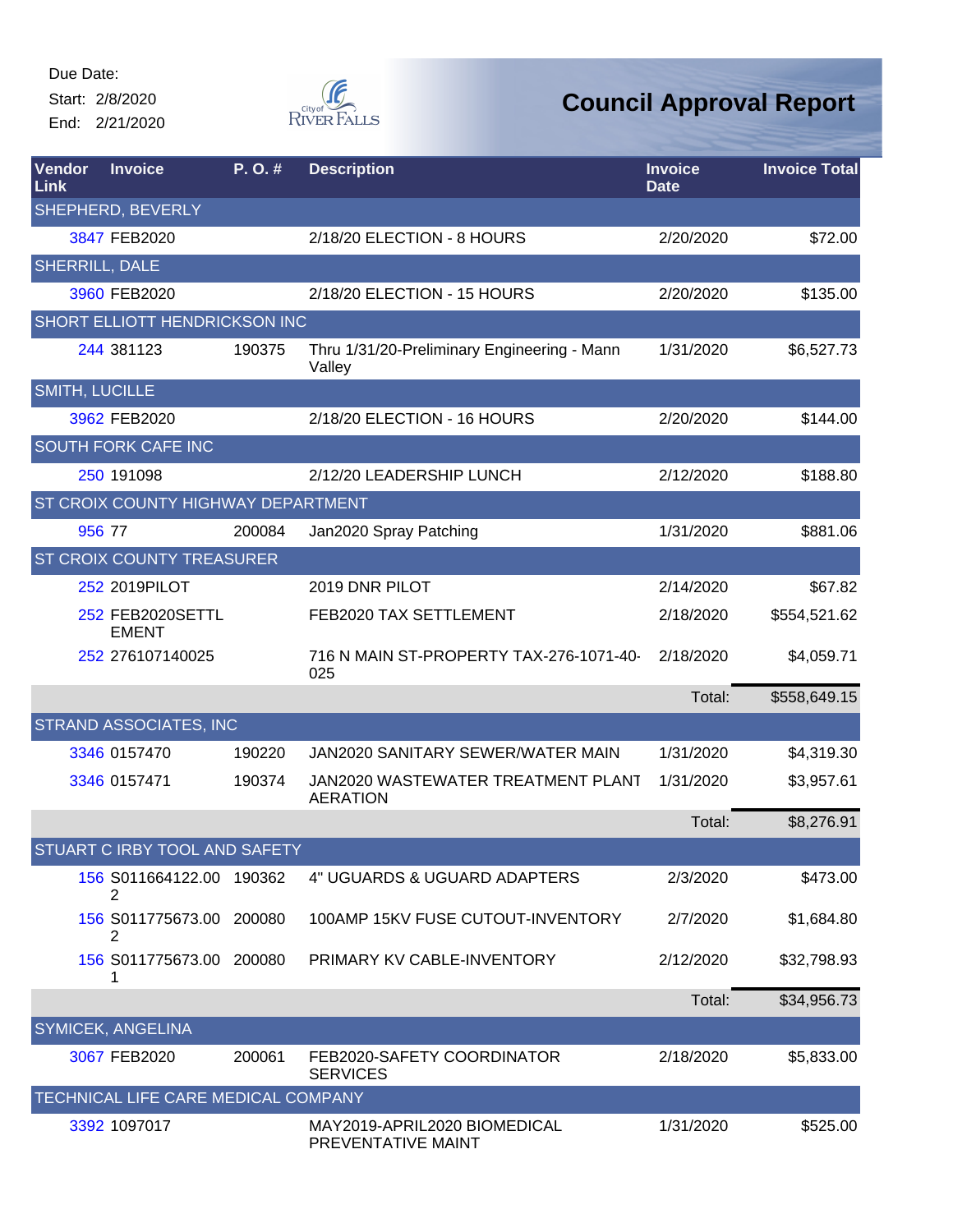Start: 2/8/2020

End: 2/21/2020



| Vendor<br>Link        | <b>Invoice</b>                             | P.O.#  | <b>Description</b>                                 | <b>Invoice</b><br><b>Date</b> | <b>Invoice Total</b> |
|-----------------------|--------------------------------------------|--------|----------------------------------------------------|-------------------------------|----------------------|
|                       | TERMAAT, MARTHA J                          |        |                                                    |                               |                      |
|                       | 3969 FEB2020                               |        | 2/18/20 ELECTION - 8 HOURS                         | 2/20/2020                     | \$72.00              |
|                       | THE HOWARD E NYHART COMPANY INC            |        |                                                    |                               |                      |
|                       | 1582 0157200                               |        | JAN2020 FYE 12/31/19 FULL GASB 75<br><b>UPDATE</b> | 1/31/2020                     | \$2,250.00           |
|                       | TOLTZ, KING, DUVALL, ANDERSON & ASSOCIATES |        |                                                    |                               |                      |
|                       | 2172 002020000415                          | 190089 | Jan2020-St Croix Street Outfall Desigm             | 1/31/2020                     | \$92.01              |
|                       | <b>TOMASZEWSKI, FERN</b>                   |        |                                                    |                               |                      |
|                       | 3853 FEB2020                               |        | 2/18/20 ELECTION - 8 HOURS                         | 2/20/2020                     | \$72.00              |
| <b>TRACY, JODIL</b>   |                                            |        |                                                    |                               |                      |
|                       | 3902 FEB2020                               |        | 2/18/20 ELECTION - 21.55 HOURS                     | 2/20/2020                     | \$193.95             |
|                       | <b>TRAYNOR, HELEN</b>                      |        |                                                    |                               |                      |
|                       | 3849 FEB2020                               |        | 2/18/20 ELECTION - 8 HOURS                         | 2/20/2020                     | \$72.00              |
|                       | TRC ENVIRONMENTAL CORPORATION              |        |                                                    |                               |                      |
|                       | 1405 400486                                | 190329 | JAN2020 - FERC & Hydro Relicensing                 | 1/31/2020                     | \$67,474.71          |
|                       | 1405 400433                                | 190116 | Thru 1/31/2020-Hydro Relicensing-Year Two          | 1/31/2020                     | \$572.58             |
|                       |                                            |        |                                                    | Total:                        | \$68,047.29          |
|                       | TRI-STATE BOBCAT INC                       |        |                                                    |                               |                      |
|                       | 822 S27040                                 | 200078 | TRADE IN-2018 FOR 2020 BOBCAT                      | 1/30/2020                     | \$4,945.87           |
|                       | 822 S27055                                 | 200062 | 2020 Bobcat Toolcat                                | 1/31/2020                     | \$47,124.60          |
|                       |                                            |        |                                                    | Total:                        | \$52,070.47          |
|                       | TRITECH SOFTWARE SYSTEMS                   |        |                                                    |                               |                      |
|                       | 1347 269701-9                              | 200087 | RMS System Annual Contract                         | 2/5/2020                      | \$16,750.00          |
|                       | US BANK NATIONAL ASSOC                     |        |                                                    |                               |                      |
|                       | 284 JAN2020                                |        | JAN2020 PCARD TRANSACTIONS                         | 2/1/2020                      | \$103,719.15         |
| <b>WEISS, MARILYN</b> |                                            |        |                                                    |                               |                      |
|                       | 3825 FEB2020                               |        | 2/18/20 ELECTION - 8.5 HOURS                       | 2/20/2020                     | \$76.50              |
|                       | WELD RILEY, S.C.                           |        |                                                    |                               |                      |
|                       | 301 42816                                  |        | JAN2020 COUNCIL AGENDA/MEETINGS                    | 1/31/2020                     | \$857.50             |
|                       | 301 42819                                  |        | JAN2020 NORTH INTERCEPTOR EMINENT<br><b>DOMAIN</b> | 1/31/2020                     | \$105.00             |
|                       | 301 42818                                  |        | JAN2020 GENERAL ADVICE                             | 1/31/2020                     | \$1,061.04           |
|                       |                                            |        |                                                    | Total:                        | \$2,023.54           |
|                       | WEST CENTRAL WI BIOSOLIDS FACILITY         |        |                                                    |                               |                      |
|                       | 304 JAN2020                                | 200083 | JAN2020 BIOSOLIDS                                  | 1/31/2020                     | \$38,559.72          |